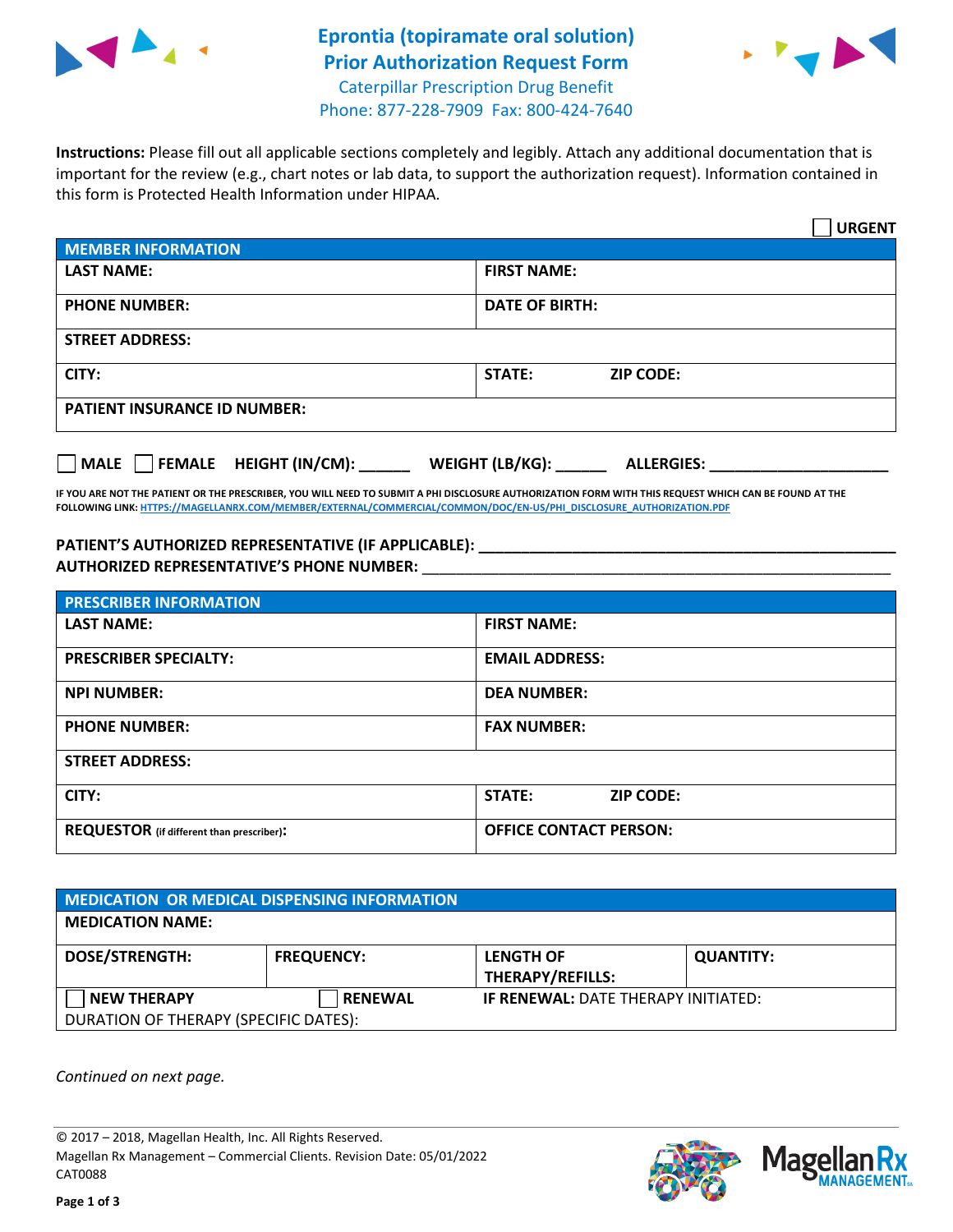



| <b>MEMBER'S LAST NAME:</b>                                                                                                                                                                                               | <b>MEMBER'S FIRST NAME:</b>                                                                             |                                                       |  |  |
|--------------------------------------------------------------------------------------------------------------------------------------------------------------------------------------------------------------------------|---------------------------------------------------------------------------------------------------------|-------------------------------------------------------|--|--|
|                                                                                                                                                                                                                          | 1. HAS THE PATIENT TRIED ANY OTHER MEDICATIONS FOR THIS CONDITION?                                      | NO<br>YES (if yes, complete below)                    |  |  |
| <b>MEDICATION/THERAPY (SPECIFY</b><br>DRUG NAME AND DOSAGE):                                                                                                                                                             | <b>DURATION OF THERAPY (SPECIFY</b><br>DATES):                                                          | <b>RESPONSE/REASON FOR</b><br><b>FAILURE/ALLERGY:</b> |  |  |
| <b>2. LIST DIAGNOSES:</b>                                                                                                                                                                                                |                                                                                                         | <b>ICD-10:</b>                                        |  |  |
| $\square$ Epilepsy<br>$\square$ Migraine<br>□ Other diagnosis:<br>$ICD-10$                                                                                                                                               | 3. REQUIRED CLINICAL INFORMATION: PLEASE PROVIDE ALL RELEVANT CLINICAL INFORMATION TO SUPPORT A         |                                                       |  |  |
| PRIOR AUTHORIZATION.                                                                                                                                                                                                     |                                                                                                         |                                                       |  |  |
| Is this drug being used as part of a clinical trial? $\Box$ Yes $\Box$ No                                                                                                                                                |                                                                                                         |                                                       |  |  |
| Is the requested dose not available in another formulation (tablets, capsules, or sprinkle capsules)? $\Box$ Yes $\Box$ No<br>Please provide dose being requested                                                        |                                                                                                         |                                                       |  |  |
| Does the patient have an enteral feeding tube? $\square$ Yes $\square$ No                                                                                                                                                |                                                                                                         |                                                       |  |  |
| Does the patient have difficulty swallowing? $\Box$ Yes $\Box$ No Please submit chart documentation                                                                                                                      |                                                                                                         |                                                       |  |  |
|                                                                                                                                                                                                                          | Is the patient taking any other tablets or capsules (excluding sprinkle capsules)? $\Box$ Yes $\Box$ No |                                                       |  |  |
| For epilepsy, please answer the following:<br>Is the medication being used for initial monotherapy for the treatment of partial-onset or primary generalized<br>tonic-clonic seizures? □ Yes □ No                        |                                                                                                         |                                                       |  |  |
| Is the medication being used as adjunctive therapy for the treatment of partial-onset seizures, primary generalized<br>tonic-clonic seizures, and seizures associated with Lennox-Gastaut syndrome? $\Box$ Yes $\Box$ No |                                                                                                         |                                                       |  |  |
| For migraine, please answer the following:<br>Is the medication being used for prevention? $\Box$ Yes $\Box$ No                                                                                                          |                                                                                                         |                                                       |  |  |
| For Renewal, please answer the following:<br>Is the requested dose not available in another formulation (tablets, capsules, or sprinkle capsules)? $\Box$ Yes $\Box$ No                                                  |                                                                                                         |                                                       |  |  |
| Does the patient have an enteral feeding tube? $\square$ Yes $\square$ No                                                                                                                                                |                                                                                                         |                                                       |  |  |
| Does the patient have difficulty swallowing? $\Box$ Yes $\Box$ No                                                                                                                                                        |                                                                                                         |                                                       |  |  |
| Is the patient taking any other tablets or capsules (excluding sprinkle capsules)? $\Box$ Yes $\Box$ No                                                                                                                  |                                                                                                         |                                                       |  |  |